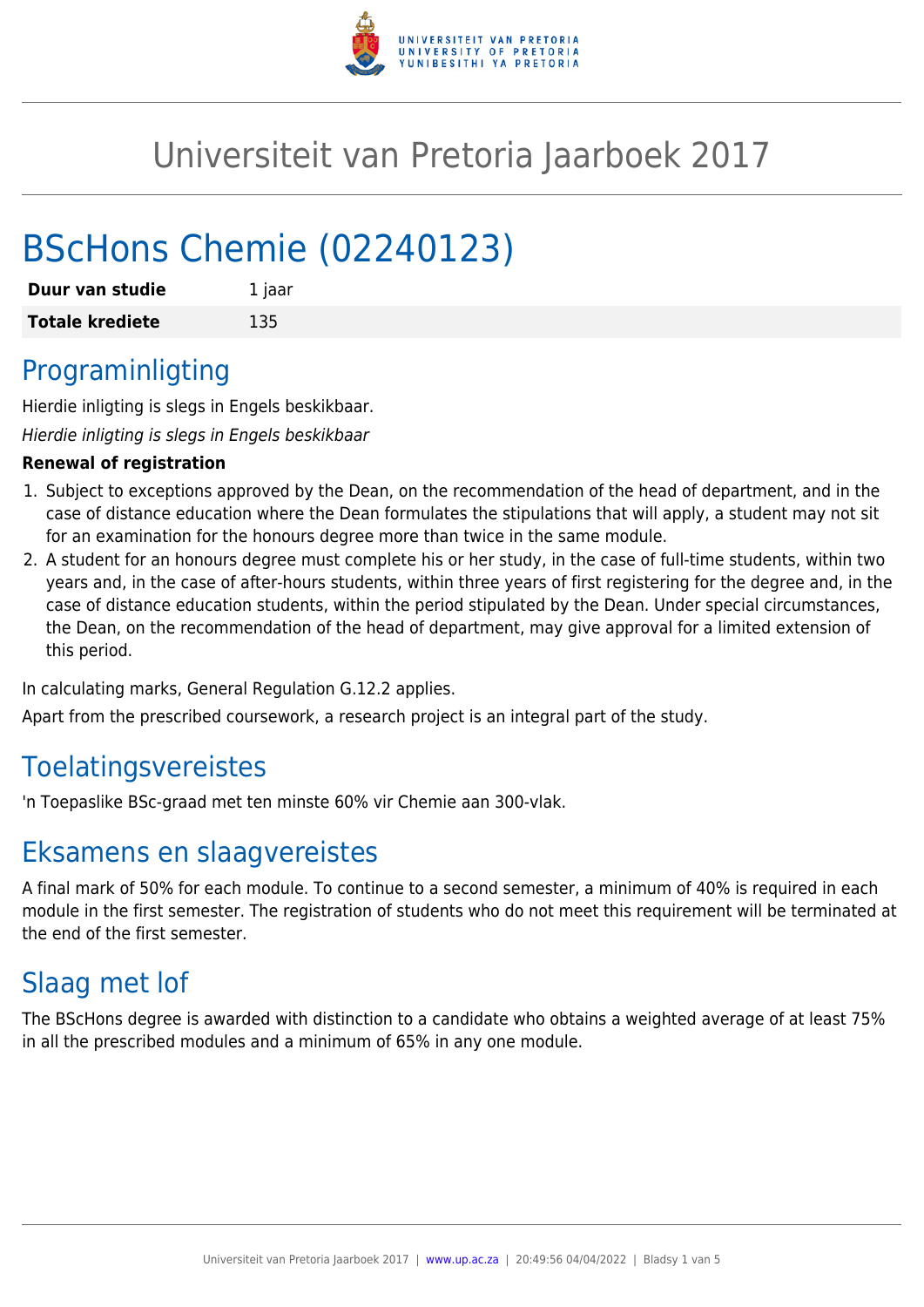

# Kurrikulum: Finale jaar

**Minimum krediete: 135**

# **Kernmodules**

# **Anorganiese chemie A 714 (CMY 714)**

| 10.00                                                                   |
|-------------------------------------------------------------------------|
| 1 besprekingsperiode per week vir 4 weke, 6 lesings per week vir 4 weke |
| Module word in Engels aangebied                                         |
| Chemie                                                                  |
| Semester 1 of Semester 2                                                |
|                                                                         |

### **Module-inhoud**

\*Hierdie inligting is slegs in Engels beskikbaar.

Inorganic and organometallic chemistry. Classification of ligands and complexes. Synthesis, structure, bonding and reactivity of complexes. From complexes to clusters to networks. Reaction kinetics and mechanisms.

# **Fisiese/analitiese projek 719 (CMY 719)**

| <b>Modulekrediete</b>  | 20.00                           |
|------------------------|---------------------------------|
| Kontaktyd              | 1 prakties per week vir 7 weke  |
| Onderrigtaal           | Module word in Engels aangebied |
| Akademiese organisasie | Chemie                          |
| Aanbiedingstydperk     | Semester 1 en Semester 2        |
| <b>Module-inhoud</b>   |                                 |

\*Hierdie inligting is slegs in Engels beskikbaar.

Students work on one project during the year which has a significant component that can be described as instrumental or computational or analysis of data or theoretical. A report and a presentation are required.

### **Fisiese chemie A 716 (CMY 716)**

| <b>Modulekrediete</b>  | 10.00                                                                   |
|------------------------|-------------------------------------------------------------------------|
| Kontaktyd              | 1 besprekingsperiode per week vir 4 weke, 6 lesings per week vir 4 weke |
| Onderrigtaal           | Module word in Engels aangebied                                         |
| Akademiese organisasie | Chemie                                                                  |
| Aanbiedingstydperk     | Semester 1 of Semester 2                                                |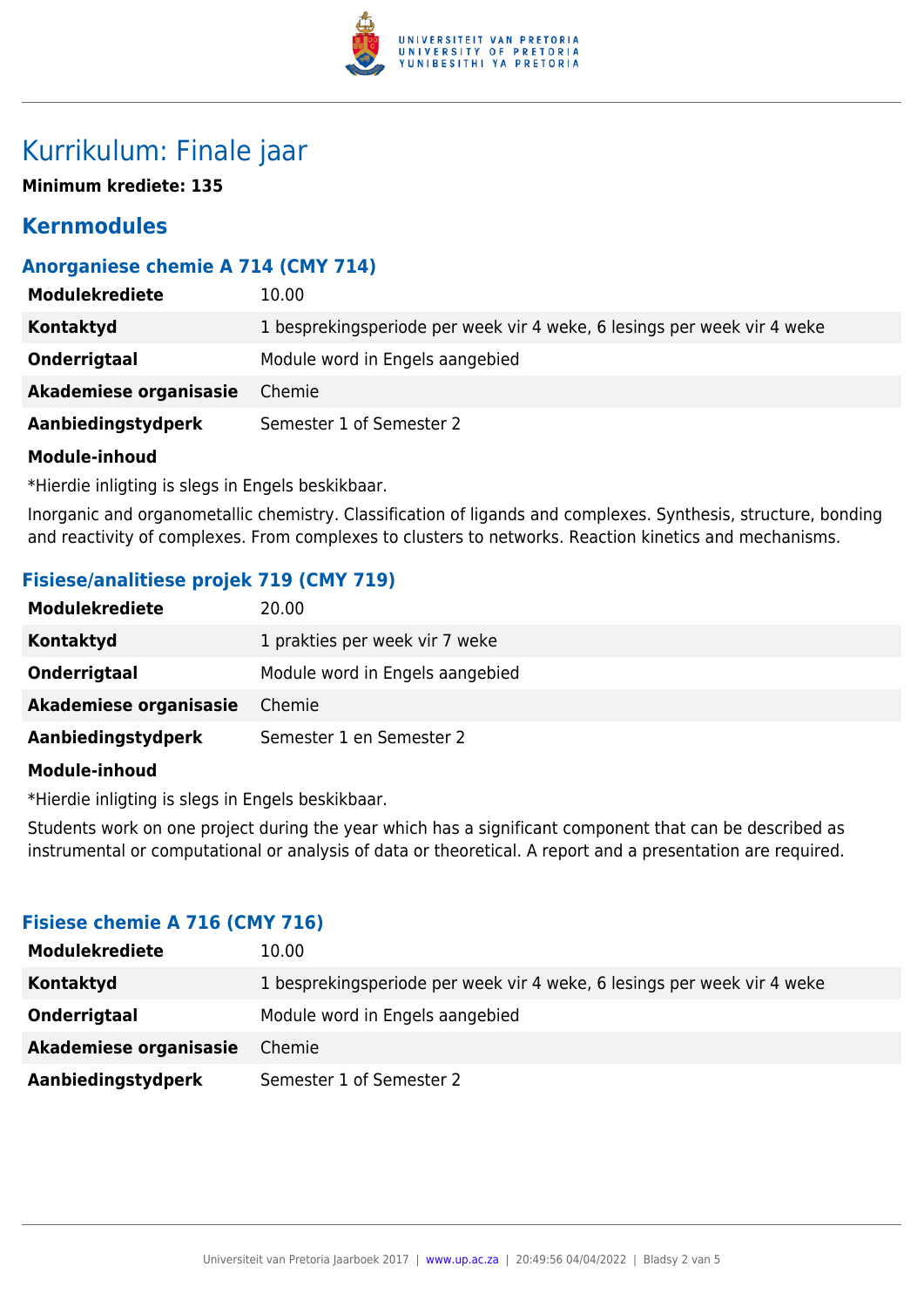

### **Module-inhoud**

\*Hierdie inligting is slegs in Engels beskikbaar.

Crystallography: theoretical principles, symmetry elements and operations, point groups, space groups, theory of crystals, X-rays, crystallographic techniques, structure determinations, powder diffraction and crystallographic data bases.

Molecular modelling: molecular structure/energy, methodology, principles and and molecular surfaces.

## **Organiese/anorganiese projek 718 (CMY 718)**

| <b>Modulekrediete</b>  | 20.00                                               |
|------------------------|-----------------------------------------------------|
| Kontaktyd              | 1 seminaar per week, 1 prakties per week vir 7 weke |
| Onderrigtaal           | Module word in Engels aangebied                     |
| Akademiese organisasie | Chemie                                              |
| Aanbiedingstydperk     | Semester 1 en Semester 2                            |

### **Module-inhoud**

\*Hierdie inligting is slegs in Engels beskikbaar.

Students work on one project during the year which has a significant component that can be described as instrumental or computational or analysis of data or theoretical. A report and a presentation are required.

# **Analitiese chemie A 706 (CMY 706)**

| <b>Modulekrediete</b>  | 10.00                                                                   |
|------------------------|-------------------------------------------------------------------------|
| Kontaktyd              | 6 lesings per week vir 4 weke, 1 besprekingsperiode per week vir 4 weke |
| Onderrigtaal           | Module word in Engels aangebied                                         |
| Akademiese organisasie | Chemie                                                                  |
| Aanbiedingstydperk     | Semester 1 of Semester 2                                                |

### **Module-inhoud**

\*Hierdie inligting is slegs in Engels beskikbaar.

Selected aspects of: Mass spectometry: ion sources, analysers, detectors, isotope ratios, accurate mass, ion fragmentation, tandem mass spectrometry. Chromatography: theory and instrumentation of gas, liquid and supercritical fluid chromatography, multidimensional systems and coupling to mass spectrometry.

### **Fisiese chemie B 717 (CMY 717)**

| <b>Modulekrediete</b>  | 10.00                                                         |
|------------------------|---------------------------------------------------------------|
| <b>Kontaktyd</b>       | 6 lesings per week vir 4 weke, 1 prakties per week vir 7 weke |
| Onderrigtaal           | Module word in Engels aangebied                               |
| Akademiese organisasie | Chemie                                                        |
| Aanbiedingstydperk     | Semester 1 of Semester 2                                      |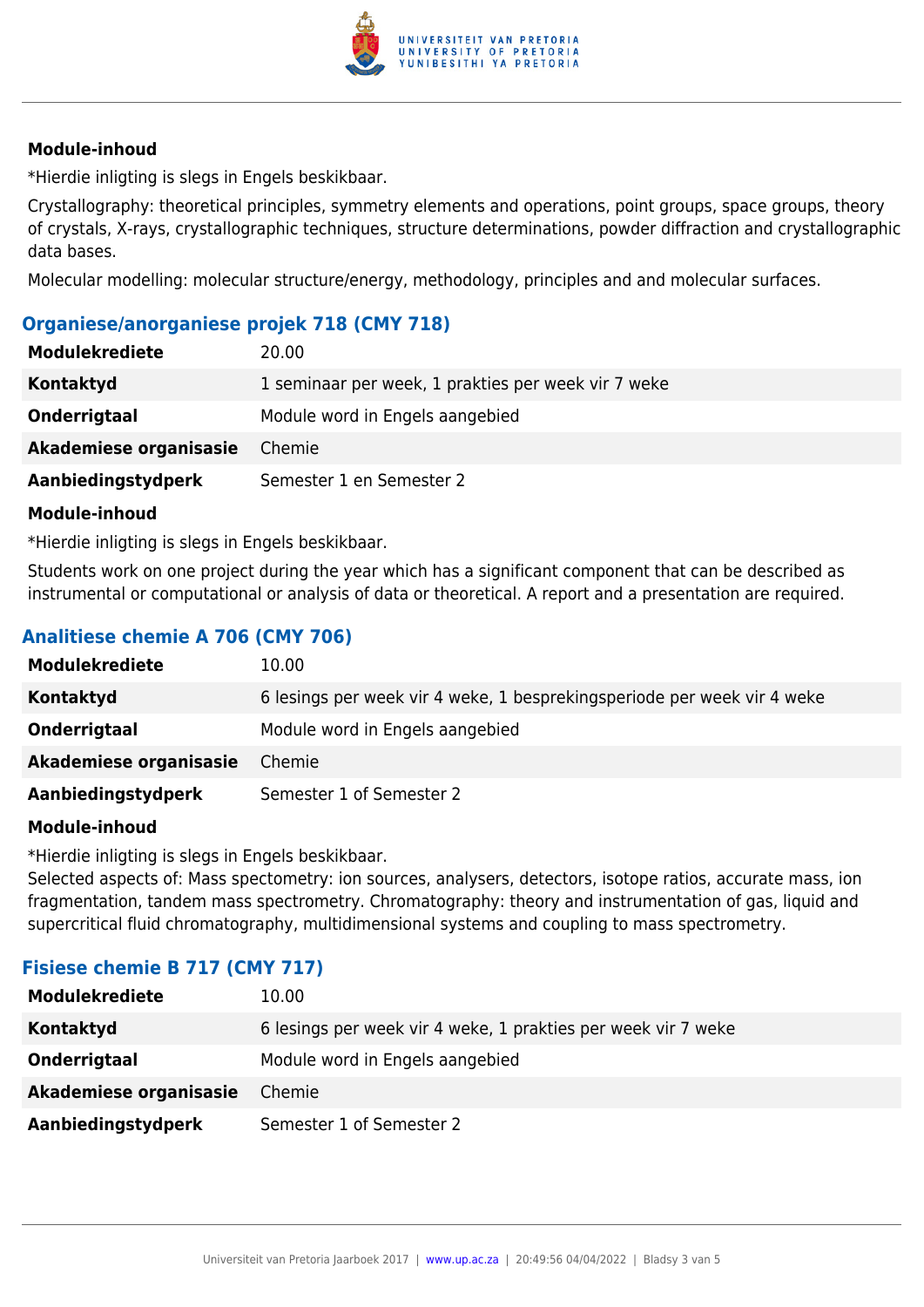

#### **Module-inhoud**

\*Hierdie inligting is slegs in Engels beskikbaar.

Chemical kinetics: rates of chemical reactions, equilibrium reactions, temperature dependence of reactions, complex reactions, reaction mechanisms and kinetics by thermal analysis. Statistical mechanics: Boltzmann distribution, partition functions, ensembles, thermodynamic functions, equilibria.

## **Organiese chemie A 708 (CMY 708)**

| <b>Modulekrediete</b>  | 10.00                                                                   |
|------------------------|-------------------------------------------------------------------------|
| Kontaktyd              | 1 besprekingsperiode per week vir 4 weke, 6 lesings per week vir 4 weke |
| Onderrigtaal           | Module word in Engels aangebied                                         |
| Akademiese organisasie | Chemie                                                                  |
| Aanbiedingstydperk     | Semester 1 of Semester 2                                                |

### **Module-inhoud**

\*Hierdie inligting is slegs in Engels beskikbaar.

Stereocontrolled organic synthesis: substrate stereocontrol in diastereoselective synthesis. Retrosynthesis: principles and applications. Protecting groups in synthesis. Aromatic and heteroaromatic chemistry.

# **Anorganiese chemie B 715 (CMY 715)**

| <b>Modulekrediete</b>  | 10.00                                                                   |
|------------------------|-------------------------------------------------------------------------|
| Kontaktyd              | 1 besprekingsperiode per week vir 4 weke, 6 lesings per week vir 4 weke |
| Onderrigtaal           | Module word in Engels aangebied                                         |
| Akademiese organisasie | Chemie                                                                  |
| Aanbiedingstydperk     | Semester 1 of Semester 2                                                |

### **Module-inhoud**

\*Hierdie inligting is slegs in Engels beskikbaar.

 Main group chemistry. Bioinorganic and bioorganometallic compounds. Metals in medicine. Homogeneous catalysis and template effects. Supramolecular chemistry.

### **Analitiese chemie B 707 (CMY 707)**

| <b>Modulekrediete</b>  | 10.00                                                                   |
|------------------------|-------------------------------------------------------------------------|
| Kontaktyd              | 1 besprekingsperiode per week vir 4 weke, 6 lesings per week vir 4 weke |
| Onderrigtaal           | Module word in Engels aangebied                                         |
| Akademiese organisasie | Chemie                                                                  |
| Aanbiedingstydperk     | Semester 1 of Semester 2                                                |